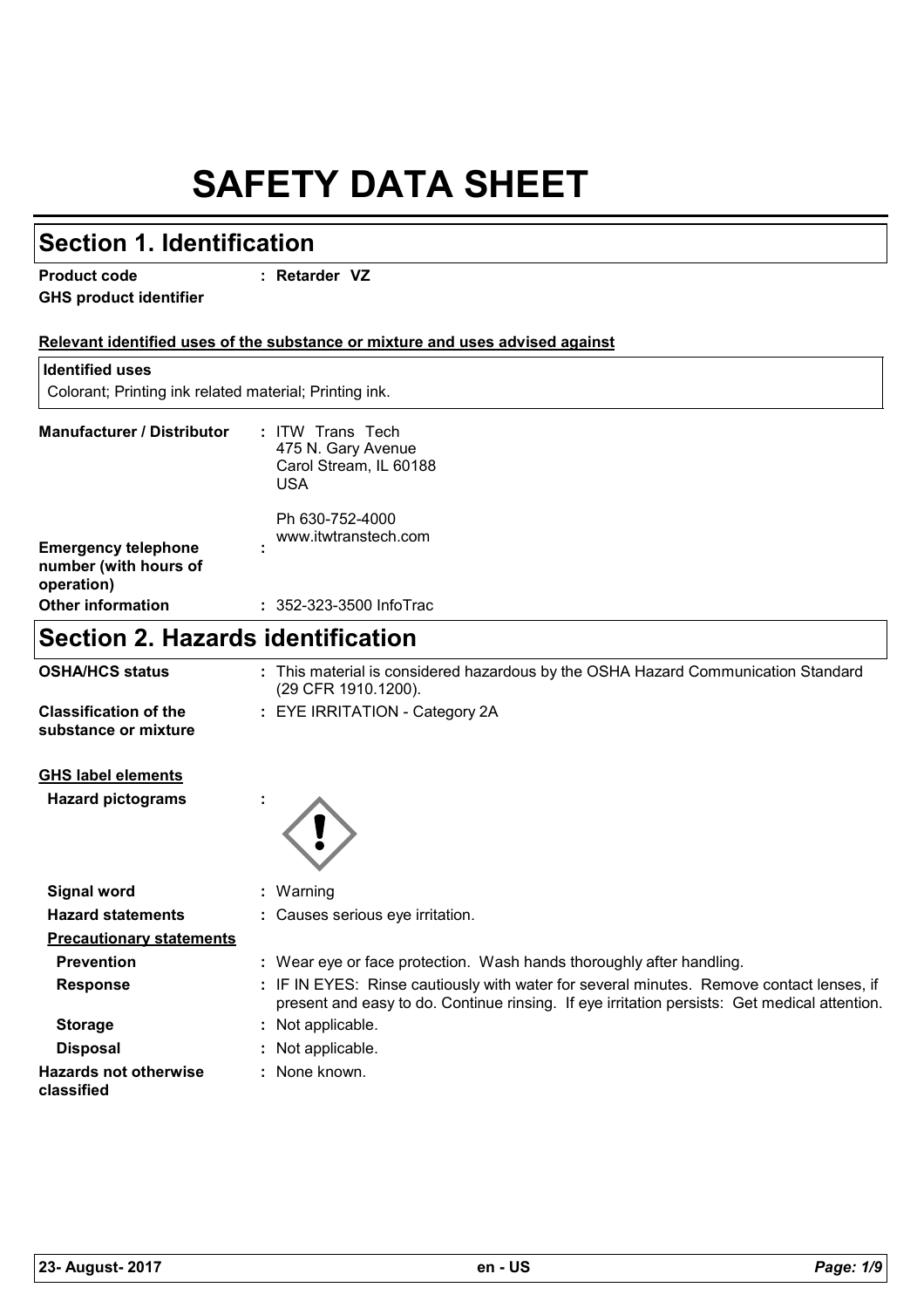## **Section 3. Composition/information on ingredients**

**Substance/mixture**

**:** Substance

### **CAS number/other identifiers**

| Supstance/Mixture<br>. Substance                                                                                |                   |      |  |
|-----------------------------------------------------------------------------------------------------------------|-------------------|------|--|
| <b>CAS number/other identifiers</b>                                                                             |                   |      |  |
| Ingredient name                                                                                                 | <b>CAS number</b> | %    |  |
| Diethylene Glycol mono-Butyl Ether                                                                              | 112-34-5          | > 80 |  |
| Antonio de la contratione de la contrata de la provisión de la contratividad de la contrata de la contratione d |                   |      |  |

Any concentration shown as a range is to protect confidentiality or is due to batch variation.

**There are no additional ingredients present which, within the current knowledge of the supplier and in the concentrations applicable, are classified as hazardous to health or the environment and hence require reporting in this section.**

**Occupational exposure limits, if available, are listed in Section 8.**

### **Section 4. First aid measures**

### **Description of necessary first aid measures**

| Eye contact         | : Immediately flush eyes with plenty of water, occasionally lifting the upper and lower<br>eyelids. Check for and remove any contact lenses. Continue to rinse for at least 10<br>minutes. Get medical attention.                                                                                                                                                                                                                                                                                                                                                                                                                                                                                                                                                                                                         |
|---------------------|---------------------------------------------------------------------------------------------------------------------------------------------------------------------------------------------------------------------------------------------------------------------------------------------------------------------------------------------------------------------------------------------------------------------------------------------------------------------------------------------------------------------------------------------------------------------------------------------------------------------------------------------------------------------------------------------------------------------------------------------------------------------------------------------------------------------------|
| <b>Inhalation</b>   | : Remove victim to fresh air and keep at rest in a position comfortable for breathing. If<br>not breathing, if breathing is irregular or if respiratory arrest occurs, provide artificial<br>respiration or oxygen by trained personnel. It may be dangerous to the person providing<br>aid to give mouth-to-mouth resuscitation. Get medical attention if adverse health effects<br>persist or are severe. If unconscious, place in recovery position and get medical<br>attention immediately. Maintain an open airway. Loosen tight clothing such as a collar,<br>tie, belt or waistband.                                                                                                                                                                                                                              |
| <b>Skin contact</b> | : Flush contaminated skin with plenty of water. Remove contaminated clothing and<br>shoes. Get medical attention if symptoms occur. Wash clothing before reuse. Clean<br>shoes thoroughly before reuse.                                                                                                                                                                                                                                                                                                                                                                                                                                                                                                                                                                                                                   |
| Ingestion           | : Wash out mouth with water. Remove dentures if any. Remove victim to fresh air and<br>keep at rest in a position comfortable for breathing. If material has been swallowed and<br>the exposed person is conscious, give small quantities of water to drink. Stop if the<br>exposed person feels sick as vomiting may be dangerous. Do not induce vomiting<br>unless directed to do so by medical personnel. If vomiting occurs, the head should be<br>kept low so that vomit does not enter the lungs. Get medical attention if adverse health<br>effects persist or are severe. Never give anything by mouth to an unconscious person.<br>If unconscious, place in recovery position and get medical attention immediately.<br>Maintain an open airway. Loosen tight clothing such as a collar, tie, belt or waistband. |

### **Most important symptoms/effects, acute and delayed**

| <b>Potential acute health effects</b> |                                                                                                                                                                               |
|---------------------------------------|-------------------------------------------------------------------------------------------------------------------------------------------------------------------------------|
| Eye contact                           | : Causes serious eye irritation.                                                                                                                                              |
| <b>Inhalation</b>                     | : No known significant effects or critical hazards.                                                                                                                           |
| <b>Skin contact</b>                   | : No known significant effects or critical hazards.                                                                                                                           |
| Ingestion                             | : No known significant effects or critical hazards.                                                                                                                           |
|                                       | Indication of immediate medical attention and special treatment needed, if necessary                                                                                          |
| Notes to physician                    | : Treat symptomatically. Contact poison treatment specialist immediately if large<br>quantities have been ingested or inhaled.                                                |
| <b>Specific treatments</b>            | : No specific treatment.                                                                                                                                                      |
| <b>Protection of first-aiders</b>     | : No action shall be taken involving any personal risk or without suitable training. It may<br>be dangerous to the person providing aid to give mouth-to-mouth resuscitation. |

# **See toxicological information (Section 11) 23- August- 2017 en - US** *Page: 2/9*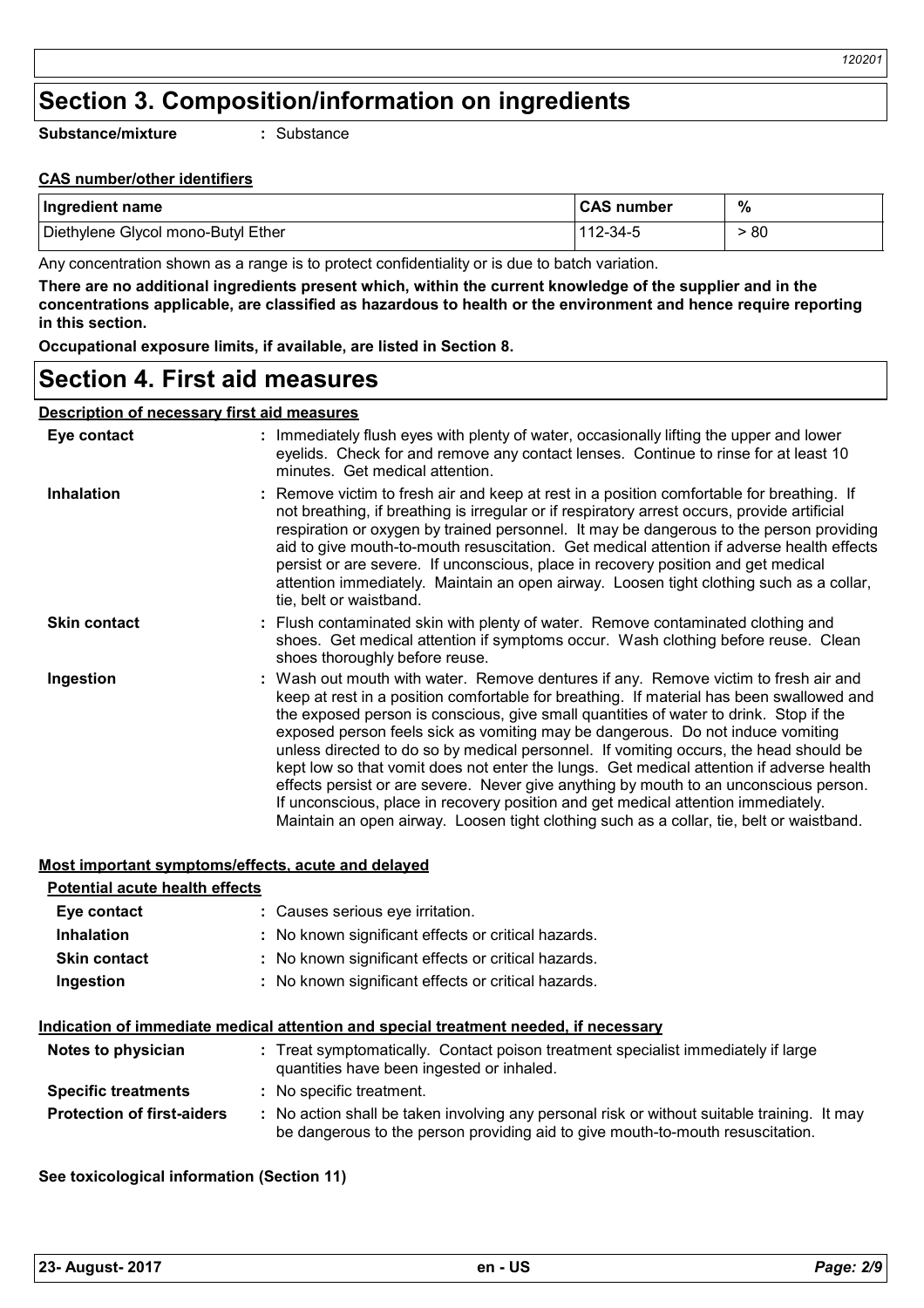## **Section 5. Fire-fighting measures**

| <b>Extinguishing media</b>                               |                                                                                                                                                                                                     |
|----------------------------------------------------------|-----------------------------------------------------------------------------------------------------------------------------------------------------------------------------------------------------|
| Suitable extinguishing<br>media                          | : Use dry chemical, $CO2$ , water spray (fog) or foam.                                                                                                                                              |
| Unsuitable extinguishing<br>media                        | : Do not use water jet.                                                                                                                                                                             |
| Specific hazards arising<br>from the chemical            | : In a fire or if heated, a pressure increase will occur and the container may burst.                                                                                                               |
| <b>Hazardous thermal</b><br>decomposition products       | : Decomposition products may include the following materials:<br>carbon dioxide<br>carbon monoxide                                                                                                  |
| <b>Special protective actions</b><br>for fire-fighters   | : Promptly isolate the scene by removing all persons from the vicinity of the incident if<br>there is a fire. No action shall be taken involving any personal risk or without suitable<br>training. |
| <b>Special protective</b><br>equipment for fire-fighters | : Fire-fighters should wear appropriate protective equipment and self-contained breathing<br>apparatus (SCBA) with a full face-piece operated in positive pressure mode.                            |

### **Section 6. Accidental release measures**

#### **Personal precautions, protective equipment and emergency procedures :** No action shall be taken involving any personal risk or without suitable training. Evacuate surrounding areas. Keep unnecessary and unprotected personnel from **For non-emergency personnel**

|                                  | entering. Do not touch or walk through spilled material. Avoid breathing vapor or mist.<br>Provide adequate ventilation. Wear appropriate respirator when ventilation is<br>inadequate. Put on appropriate personal protective equipment. |
|----------------------------------|-------------------------------------------------------------------------------------------------------------------------------------------------------------------------------------------------------------------------------------------|
| For emergency responders         | If specialized clothing is required to deal with the spillage, take note of any information in<br>Section 8 on suitable and unsuitable materials. See also the information in "For non-<br>emergency personnel".                          |
| <b>Environmental precautions</b> | : Avoid dispersal of spilled material and runoff and contact with soil, waterways, drains<br>and sewers. Inform the relevant authorities if the product has caused environmental<br>pollution (sewers, waterways, soil or air).           |

### **Methods and materials for containment and cleaning up**

| <b>Small spill</b> | : Stop leak if without risk. Move containers from spill area. Dilute with water and mop up<br>if water-soluble. Alternatively, or if water-insoluble, absorb with an inert dry material and<br>place in an appropriate waste disposal container. Dispose of via a licensed waste<br>disposal contractor.                                                                                                                                                                                                                                                                                                                                                                                                     |
|--------------------|--------------------------------------------------------------------------------------------------------------------------------------------------------------------------------------------------------------------------------------------------------------------------------------------------------------------------------------------------------------------------------------------------------------------------------------------------------------------------------------------------------------------------------------------------------------------------------------------------------------------------------------------------------------------------------------------------------------|
| Large spill        | : Stop leak if without risk. Move containers from spill area. Approach release from<br>upwind. Prevent entry into sewers, water courses, basements or confined areas. Wash<br>spillages into an effluent treatment plant or proceed as follows. Contain and collect<br>spillage with non-combustible, absorbent material e.g. sand, earth, vermiculite or<br>diatomaceous earth and place in container for disposal according to local regulations<br>(see Section 13). Dispose of via a licensed waste disposal contractor. Contaminated<br>absorbent material may pose the same hazard as the spilled product. Note: see<br>Section 1 for emergency contact information and Section 13 for waste disposal. |

## **Section 7. Handling and storage**

### **Precautions for safe handling**

| <b>Protective measures</b> | : Put on appropriate personal protective equipment (see Section 8). Do not ingest. Avoid<br>contact with eyes, skin and clothing. Avoid breathing vapor or mist. Keep in the original                  |
|----------------------------|--------------------------------------------------------------------------------------------------------------------------------------------------------------------------------------------------------|
|                            | container or an approved alternative made from a compatible material, kept tightly<br>closed when not in use. Empty containers retain product residue and can be hazardous.<br>Do not reuse container. |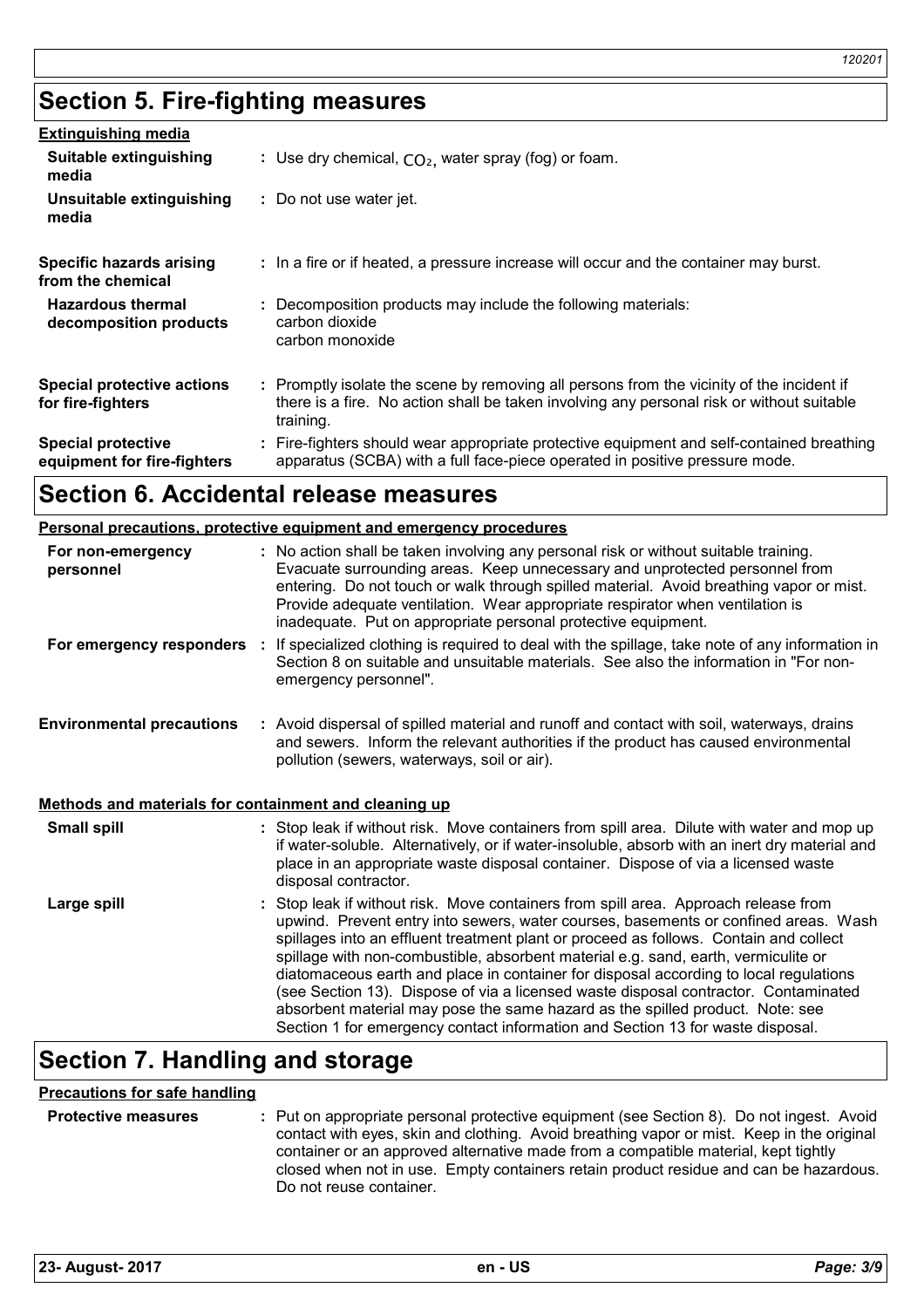## **Section 7. Handling and storage**

| Advice on general<br>occupational hygiene                                 | : Eating, drinking and smoking should be prohibited in areas where this material is<br>handled, stored and processed. Workers should wash hands and face before eating,<br>drinking and smoking. Remove contaminated clothing and protective equipment before<br>entering eating areas. See also Section 8 for additional information on hygiene<br>measures.                                                                                                                                                     |
|---------------------------------------------------------------------------|-------------------------------------------------------------------------------------------------------------------------------------------------------------------------------------------------------------------------------------------------------------------------------------------------------------------------------------------------------------------------------------------------------------------------------------------------------------------------------------------------------------------|
| Conditions for safe storage,<br>including any<br><i>incompatibilities</i> | Store in accordance with local regulations. Store in original container protected from<br>÷.<br>direct sunlight in a dry, cool and well-ventilated area, away from incompatible materials<br>(see Section 10) and food and drink. Keep container tightly closed and sealed until<br>ready for use. Containers that have been opened must be carefully resealed and kept<br>upright to prevent leakage. Do not store in unlabeled containers. Use appropriate<br>containment to avoid environmental contamination. |

## **Section 8. Exposure controls/personal protection**

### **Control parameters**

### **Occupational exposure limits**

| Ingredient name                            |                                                | <b>Exposure limits</b>                                                                                                                                                                                                                                                                                                                                                                                                                                                                                                                                                                                               |           |
|--------------------------------------------|------------------------------------------------|----------------------------------------------------------------------------------------------------------------------------------------------------------------------------------------------------------------------------------------------------------------------------------------------------------------------------------------------------------------------------------------------------------------------------------------------------------------------------------------------------------------------------------------------------------------------------------------------------------------------|-----------|
| Diethylene Glycol mono-Butyl Ether         |                                                | ACGIH TLV (United States, 3/2015).<br>TWA: 10 ppm 8 hours. Form: Inhalable<br>fraction and vapor                                                                                                                                                                                                                                                                                                                                                                                                                                                                                                                     |           |
| <b>Appropriate engineering</b><br>controls | contaminants.                                  | : Good general ventilation should be sufficient to control worker exposure to airborne                                                                                                                                                                                                                                                                                                                                                                                                                                                                                                                               |           |
| <b>Environmental exposure</b><br>controls  |                                                | Emissions from ventilation or work process equipment should be checked to ensure<br>they comply with the requirements of environmental protection legislation. In some<br>cases, fume scrubbers, filters or engineering modifications to the process equipment<br>will be necessary to reduce emissions to acceptable levels.                                                                                                                                                                                                                                                                                        |           |
| <b>Individual protection measures</b>      |                                                |                                                                                                                                                                                                                                                                                                                                                                                                                                                                                                                                                                                                                      |           |
| <b>Hygiene measures</b>                    | showers are close to the workstation location. | : Wash hands, forearms and face thoroughly after handling chemical products, before<br>eating, smoking and using the lavatory and at the end of the working period.<br>Appropriate techniques should be used to remove potentially contaminated clothing.<br>Wash contaminated clothing before reusing. Ensure that eyewash stations and safety                                                                                                                                                                                                                                                                      |           |
| <b>Eye/face protection</b>                 |                                                | Safety eyewear complying with an approved standard should be used when a risk<br>assessment indicates this is necessary to avoid exposure to liquid splashes, mists,<br>gases or dusts. If contact is possible, the following protection should be worn, unless<br>the assessment indicates a higher degree of protection: chemical splash goggles.                                                                                                                                                                                                                                                                  |           |
| <b>Skin protection</b>                     |                                                |                                                                                                                                                                                                                                                                                                                                                                                                                                                                                                                                                                                                                      |           |
| <b>Hand protection</b>                     |                                                | Chemical-resistant, impervious gloves complying with an approved standard should be<br>worn at all times when handling chemical products if a risk assessment indicates this is<br>necessary. Considering the parameters specified by the glove manufacturer, check<br>during use that the gloves are still retaining their protective properties. It should be<br>noted that the time to breakthrough for any glove material may be different for different<br>glove manufacturers. In the case of mixtures, consisting of several substances, the<br>protection time of the gloves cannot be accurately estimated. |           |
| <b>Body protection</b>                     | handling this product.                         | Personal protective equipment for the body should be selected based on the task being<br>performed and the risks involved and should be approved by a specialist before                                                                                                                                                                                                                                                                                                                                                                                                                                              |           |
| Other skin protection                      | specialist before handling this product.       | : Appropriate footwear and any additional skin protection measures should be selected<br>based on the task being performed and the risks involved and should be approved by a                                                                                                                                                                                                                                                                                                                                                                                                                                        |           |
| <b>Respiratory protection</b>              | necessary.                                     | : In case of inadequate ventilation wear respiratory protection. Respirator selection must<br>be based on known or anticipated exposure levels, the hazards of the product and the<br>safe working limits of the selected respirator. Use a properly fitted, air-purifying or air-<br>fed respirator complying with an approved standard if a risk assessment indicates this is                                                                                                                                                                                                                                      |           |
| 23- August- 2017                           |                                                | en - US                                                                                                                                                                                                                                                                                                                                                                                                                                                                                                                                                                                                              | Page: 4/9 |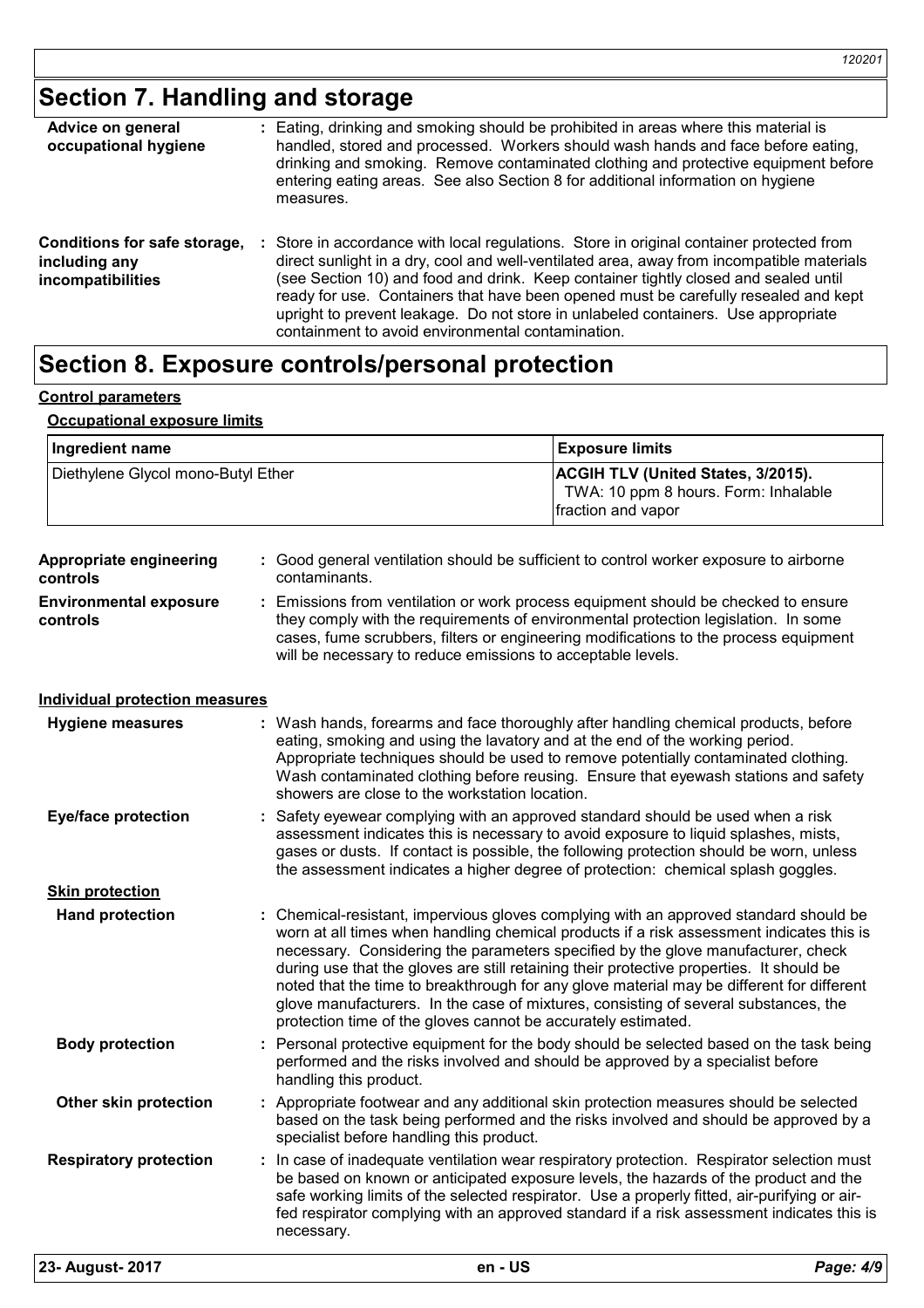## **Section 9. Physical and chemical properties**

| <b>Appearance</b>                                  |    |                                                                          |
|----------------------------------------------------|----|--------------------------------------------------------------------------|
| <b>Physical state</b>                              |    | : Liquid.                                                                |
| Color                                              |    | : Clear.                                                                 |
| Odor                                               |    | <b>PLEASANT</b>                                                          |
| <b>Odor threshold</b>                              |    | Not applicable.                                                          |
| pH                                                 |    | Not tested                                                               |
| <b>Melting point</b>                               |    | : Not available.                                                         |
| <b>Boiling point</b>                               |    | : Lowest known value: $225^{\circ}$ C (437 $^{\circ}$ F)                 |
| <b>Flash point</b>                                 | ÷. | $105^{\circ}$ C                                                          |
| VOC % (w/w)                                        |    | : 100                                                                    |
| <b>Evaporation rate</b>                            |    | : 0.003 (Diethylene Glycol mono-Butyl Ether) compared with butyl acetate |
| <b>Flammability (solid, gas)</b>                   |    | : Not available.                                                         |
| Lower and upper explosive<br>(flammable) limits    |    | : Lower: $0.8\%$<br>Upper: 9.4%                                          |
| Vapor pressure                                     |    | : Not available.                                                         |
| <b>Vapor density</b>                               |    | : 5.6 [Air = 1]                                                          |
| <b>Density</b>                                     |    | $: 0.96$ g/cm <sup>3</sup> (8.012 lbs/gal)                               |
| <b>Solubility</b>                                  |    | Not tested                                                               |
| <b>Partition coefficient: n-</b><br>octanol/water  |    | : Not applicable.                                                        |
| <b>Auto-ignition temperature</b>                   |    | : $210^{\circ}$ C (410 $^{\circ}$ F)                                     |
| <b>Decomposition temperature : Not applicable.</b> |    |                                                                          |
| <b>Viscosity</b>                                   |    | Kinematic: $0.0612 \text{ cm}^2/\text{s}$ (6.12 cSt)                     |

## **Section 10. Stability and reactivity**

| <b>Reactivity</b>                            | : No specific test data related to reactivity available for this product or its ingredients.              |
|----------------------------------------------|-----------------------------------------------------------------------------------------------------------|
| <b>Chemical stability</b>                    | : The product is stable.                                                                                  |
| <b>Possibility of hazardous</b><br>reactions | : Under normal conditions of storage and use, hazardous reactions will not occur.                         |
| <b>Conditions to avoid</b>                   | : No specific data.                                                                                       |
| Incompatible materials                       | : No specific data.                                                                                       |
| <b>Hazardous decomposition</b><br>products   | : Under normal conditions of storage and use, hazardous decomposition products should<br>not be produced. |

## **Section 11. Toxicological information**

### **Information on toxicological effects**

### **Acute toxicity**

| <b>Product/ingredient name</b>                      | <b>Result</b>                                       | <b>Species</b> | <b>Dose</b> | <b>Exposure</b> |
|-----------------------------------------------------|-----------------------------------------------------|----------------|-------------|-----------------|
| Diethylene Glycol mono-Butyl   LD50 Dermal<br>Ether |                                                     | Rabbit         | 2700 mg/kg  |                 |
|                                                     | LD50 Oral                                           | Rat            | 4500 mg/kg  |                 |
| <b>Conclusion/Summary</b>                           | : No known significant effects or critical hazards. |                |             |                 |
| <b>Irritation/Corrosion</b>                         |                                                     |                |             |                 |
| <b>Conclusion/Summary</b>                           |                                                     |                |             |                 |

### **23- August- 2017 en - US** *Page: 5/9*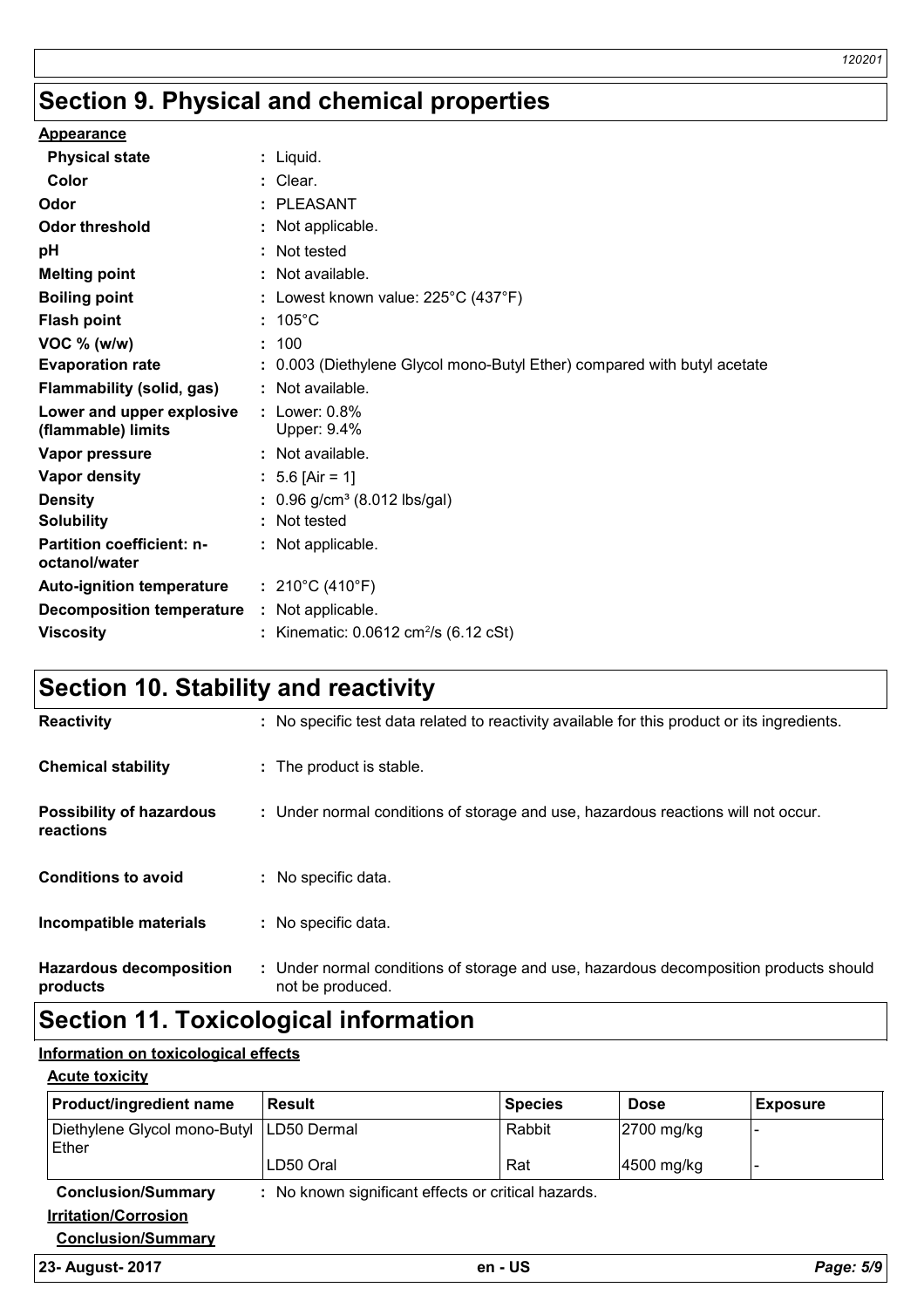## **Section 11. Toxicological information**

| <b>Skin</b>                                                          | : No known significant effects or critical hazards.                                      |
|----------------------------------------------------------------------|------------------------------------------------------------------------------------------|
| <b>Eyes</b>                                                          | No known significant effects or critical hazards.                                        |
| <b>Respiratory</b>                                                   | : No known significant effects or critical hazards.                                      |
| <b>Sensitization</b>                                                 |                                                                                          |
| <b>Conclusion/Summary</b>                                            |                                                                                          |
| Skin                                                                 | : No known significant effects or critical hazards.                                      |
| <b>Respiratory</b>                                                   | : No known significant effects or critical hazards.                                      |
| <b>Mutagenicity</b>                                                  |                                                                                          |
| <b>Conclusion/Summary</b>                                            | : No known significant effects or critical hazards.                                      |
| Carcinogenicity                                                      |                                                                                          |
| <b>Conclusion/Summary</b>                                            | : No known significant effects or critical hazards.                                      |
| <b>Reproductive toxicity</b>                                         |                                                                                          |
| <b>Conclusion/Summary</b>                                            | : No known significant effects or critical hazards.                                      |
| Teratogenicity                                                       |                                                                                          |
| <b>Conclusion/Summary</b>                                            | : No known significant effects or critical hazards.                                      |
| Specific target organ toxicity (single exposure)                     |                                                                                          |
| Not available.                                                       |                                                                                          |
| Specific target organ toxicity (repeated exposure)<br>Not available. |                                                                                          |
|                                                                      |                                                                                          |
| <b>Aspiration hazard</b><br>Not available.                           |                                                                                          |
|                                                                      |                                                                                          |
| Information on the likely<br>routes of exposure                      | : Not available.                                                                         |
| <b>Potential acute health effects</b>                                |                                                                                          |
| Eye contact                                                          | : Causes serious eye irritation.                                                         |
| <b>Inhalation</b>                                                    | : No known significant effects or critical hazards.                                      |
| <b>Skin contact</b>                                                  | : No known significant effects or critical hazards.                                      |
| Ingestion                                                            | : No known significant effects or critical hazards.                                      |
|                                                                      | <u>Symptoms related to the physical, chemical and toxicological characteristics</u>      |
| Eye contact                                                          | : Adverse symptoms may include the following:                                            |
|                                                                      | pain or irritation                                                                       |
|                                                                      | watering<br>redness                                                                      |
| <b>Inhalation</b>                                                    | : No specific data.                                                                      |
| <b>Skin contact</b>                                                  | : No specific data.                                                                      |
| Ingestion                                                            | : No specific data.                                                                      |
|                                                                      |                                                                                          |
|                                                                      | Delayed and immediate effects and also chronic effects from short and long term exposure |
| <b>Short term exposure</b>                                           |                                                                                          |
| <b>Potential immediate</b><br>effects                                | : Not available.                                                                         |
| <b>Potential delayed effects</b>                                     | : Not available.                                                                         |
| Long term exposure                                                   |                                                                                          |
| <b>Potential immediate</b><br>effects                                | : Not available.                                                                         |

**Potential chronic health effects**

**Potential delayed effects :** Not available.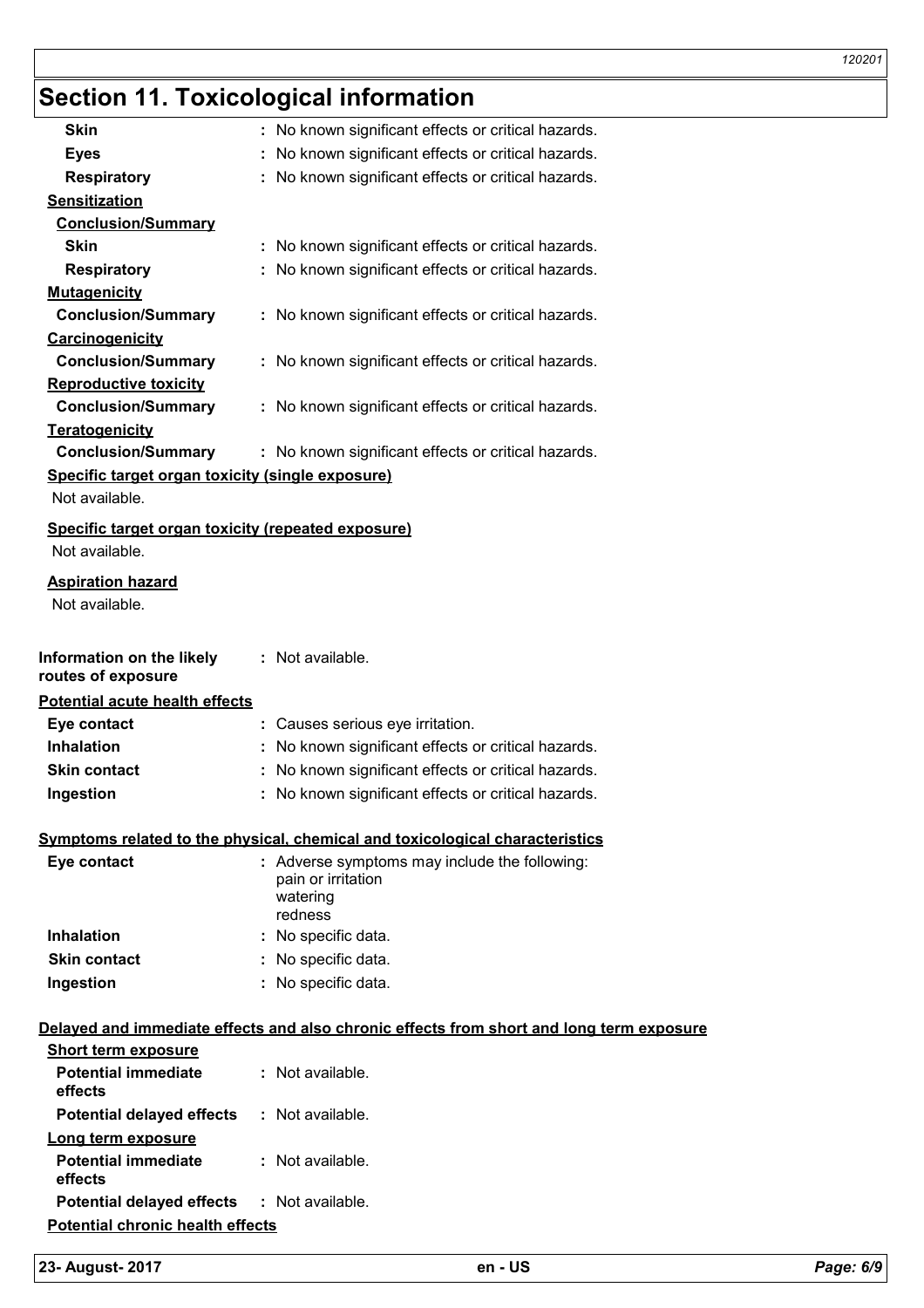## **Section 11. Toxicological information**

| General                      | : No known significant effects or critical hazards. |
|------------------------------|-----------------------------------------------------|
| Carcinogenicity              | : No known significant effects or critical hazards. |
| <b>Mutagenicity</b>          | : No known significant effects or critical hazards. |
| <b>Teratogenicity</b>        | : No known significant effects or critical hazards. |
| <b>Developmental effects</b> | : No known significant effects or critical hazards. |
| <b>Fertility effects</b>     | : No known significant effects or critical hazards. |

### **Numerical measures of toxicity**

### **Acute toxicity estimates**

| <b>Route</b> | <b>ATE value</b> |
|--------------|------------------|
| Oral         | 4500 mg/kg       |
| Dermal       | 2700 mg/kg       |

## **Section 12. Ecological information**

### **Toxicity**

| <b>Product/ingredient name</b> | <b>Result</b>                                                    | l Species                         | <b>Exposure</b> |
|--------------------------------|------------------------------------------------------------------|-----------------------------------|-----------------|
| <b>IEther</b>                  | Diethylene Glycol mono-Butyl Acute LC50 1300000 µg/l Fresh water | <b>Fish - Lepomis macrochirus</b> | 196 hours       |

### **Persistence and degradability**

Not available.

### **Bioaccumulative potential**

| <b>Product/ingredient name</b>                 | $LogP_{ow}$ | <b>BCF</b> | <b>Potential</b> |
|------------------------------------------------|-------------|------------|------------------|
| Diethylene Glycol mono-Butyl<br><b>I</b> Ether |             |            | low              |

### **Mobility in soil**

| Soil/water partition           | : Not available. |
|--------------------------------|------------------|
| coefficient (K <sub>oc</sub> ) |                  |

### **Other adverse effects** : No known significant effects or critical hazards.

### **Section 13. Disposal considerations**

| <b>Disposal methods</b> | : The generation of waste should be avoided or minimized wherever possible. Disposal<br>of this product, solutions and any by-products should at all times comply with the<br>requirements of environmental protection and waste disposal legislation and any<br>regional local authority requirements. Dispose of surplus and non-recyclable products<br>via a licensed waste disposal contractor. Waste should not be disposed of untreated to<br>the sewer unless fully compliant with the requirements of all authorities with jurisdiction.<br>Waste packaging should be recycled. Incineration or landfill should only be considered<br>when recycling is not feasible. This material and its container must be disposed of in a<br>safe way. Care should be taken when handling emptied containers that have not been<br>cleaned or rinsed out. Empty containers or liners may retain some product residues.<br>Avoid dispersal of spilled material and runoff and contact with soil, waterways, drains<br>and sewers. |
|-------------------------|-------------------------------------------------------------------------------------------------------------------------------------------------------------------------------------------------------------------------------------------------------------------------------------------------------------------------------------------------------------------------------------------------------------------------------------------------------------------------------------------------------------------------------------------------------------------------------------------------------------------------------------------------------------------------------------------------------------------------------------------------------------------------------------------------------------------------------------------------------------------------------------------------------------------------------------------------------------------------------------------------------------------------------|
|-------------------------|-------------------------------------------------------------------------------------------------------------------------------------------------------------------------------------------------------------------------------------------------------------------------------------------------------------------------------------------------------------------------------------------------------------------------------------------------------------------------------------------------------------------------------------------------------------------------------------------------------------------------------------------------------------------------------------------------------------------------------------------------------------------------------------------------------------------------------------------------------------------------------------------------------------------------------------------------------------------------------------------------------------------------------|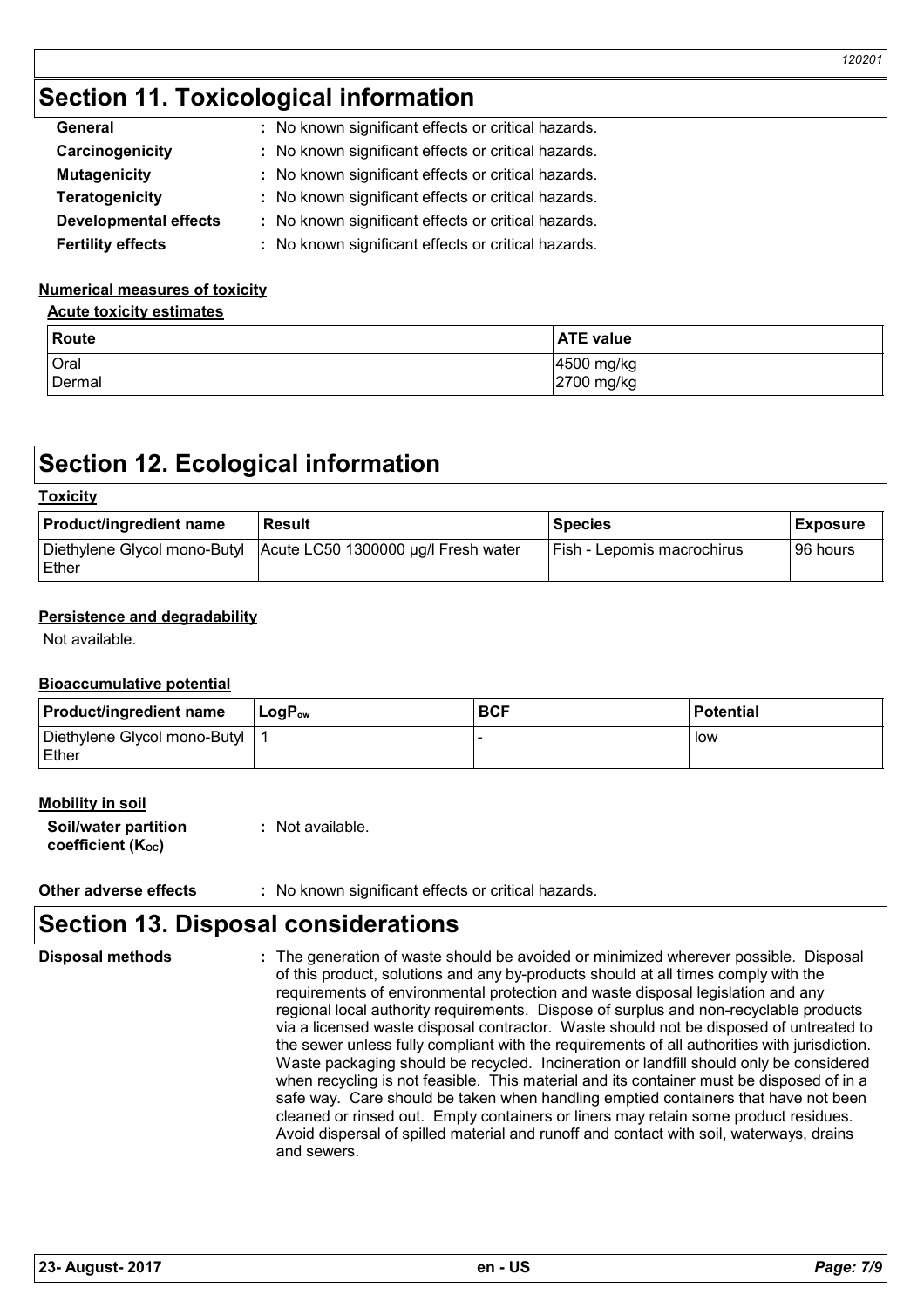## **Section 14. Transport information**

|                                      | <b>DOT</b><br><b>Classification</b> | <b>TDG</b><br><b>Classification</b> | <b>Mexico</b><br><b>Classification</b> | <b>IMDG</b>    | <b>IATA</b>    |
|--------------------------------------|-------------------------------------|-------------------------------------|----------------------------------------|----------------|----------------|
| <b>UN</b> number                     |                                     |                                     |                                        |                |                |
| <b>UN proper</b><br>shipping name    |                                     |                                     |                                        |                |                |
| <b>Transport</b><br>hazard class(es) | Not regulated.                      | Not regulated.                      | Not regulated.                         | Not regulated. | Not regulated. |
| <b>Packing group</b>                 |                                     |                                     |                                        | -              |                |
| Environmental<br>hazards             | No.                                 | No.                                 | No.                                    | No.            | No.            |
| <b>Additional</b><br>information     |                                     |                                     |                                        |                |                |

**Special precautions for user : Transport within user's premises: always transport in closed containers that are** upright and secure. Ensure that persons transporting the product know what to do in the event of an accident or spillage.

## **Section 15. Regulatory information**

### **TSCA 8(b) inventory :** Listed

### **U.S. Federal regulations :**

### **SARA 313**

|                       | <b>Product name</b>  | <b>CAS number</b> | %   |
|-----------------------|----------------------|-------------------|-----|
| Supplier notification | <b>Glycol Ethers</b> | $1112 - 34 - 5$   | 100 |

SARA 313 notifications must not be detached from the SDS and any copying and redistribution of the SDS shall include copying and redistribution of the notice attached to copies of the SDS subsequently redistributed.

| <b>Toxics in Packaging</b><br>(CONEG) | : In compliance.                                                                                                                                                                                                                                                                                                                                                                                                                                                                                                                                                                                                                                                                                                                                               |
|---------------------------------------|----------------------------------------------------------------------------------------------------------------------------------------------------------------------------------------------------------------------------------------------------------------------------------------------------------------------------------------------------------------------------------------------------------------------------------------------------------------------------------------------------------------------------------------------------------------------------------------------------------------------------------------------------------------------------------------------------------------------------------------------------------------|
| <b>Canada inventory</b>               | : All components are listed or exempted.                                                                                                                                                                                                                                                                                                                                                                                                                                                                                                                                                                                                                                                                                                                       |
| <b>International requlations</b>      |                                                                                                                                                                                                                                                                                                                                                                                                                                                                                                                                                                                                                                                                                                                                                                |
| <b>International lists</b>            | : Australia inventory (AICS): All components are listed or exempted.<br>China inventory (IECSC): All components are listed or exempted.<br><b>Japan inventory (ENCS):</b> All components are listed or exempted.<br>Korea inventory: All components are listed or exempted.<br>Malaysia Inventory (EHS Register): All components are listed or exempted.<br>New Zealand Inventory of Chemicals (NZIoC): All components are listed or exempted.<br>Philippines inventory (PICCS): All components are listed or exempted.<br>Taiwan Chemical Substances Inventory (TCSI): All components are listed or<br>exempted.<br>Turkey inventory: All components are listed or exempted.<br><b>Europe Inventory:</b> Please contact your supplier to get the information. |